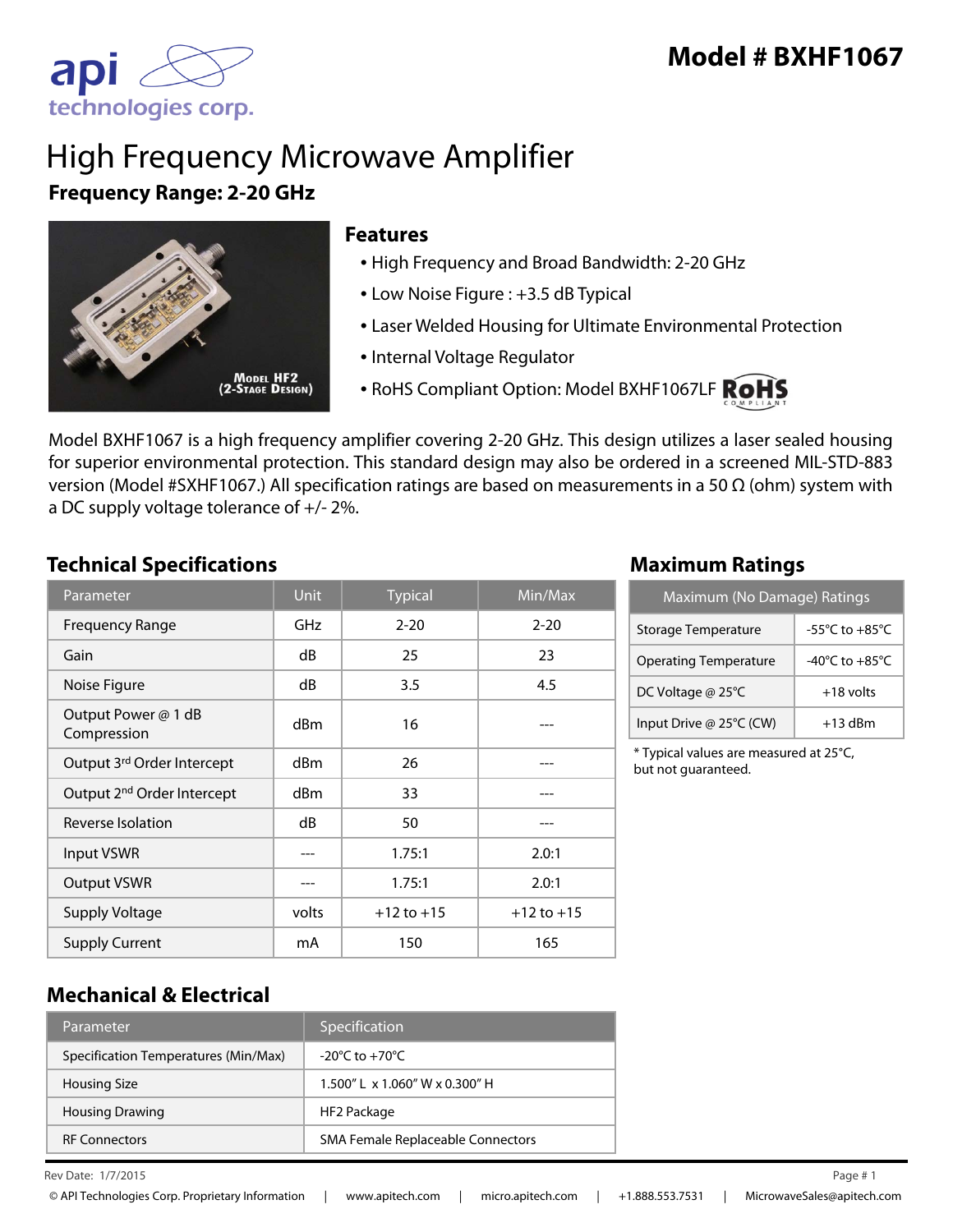#### **Typical Performance Graphs**



Rev Date: 1/7/2015 **Page # 2**